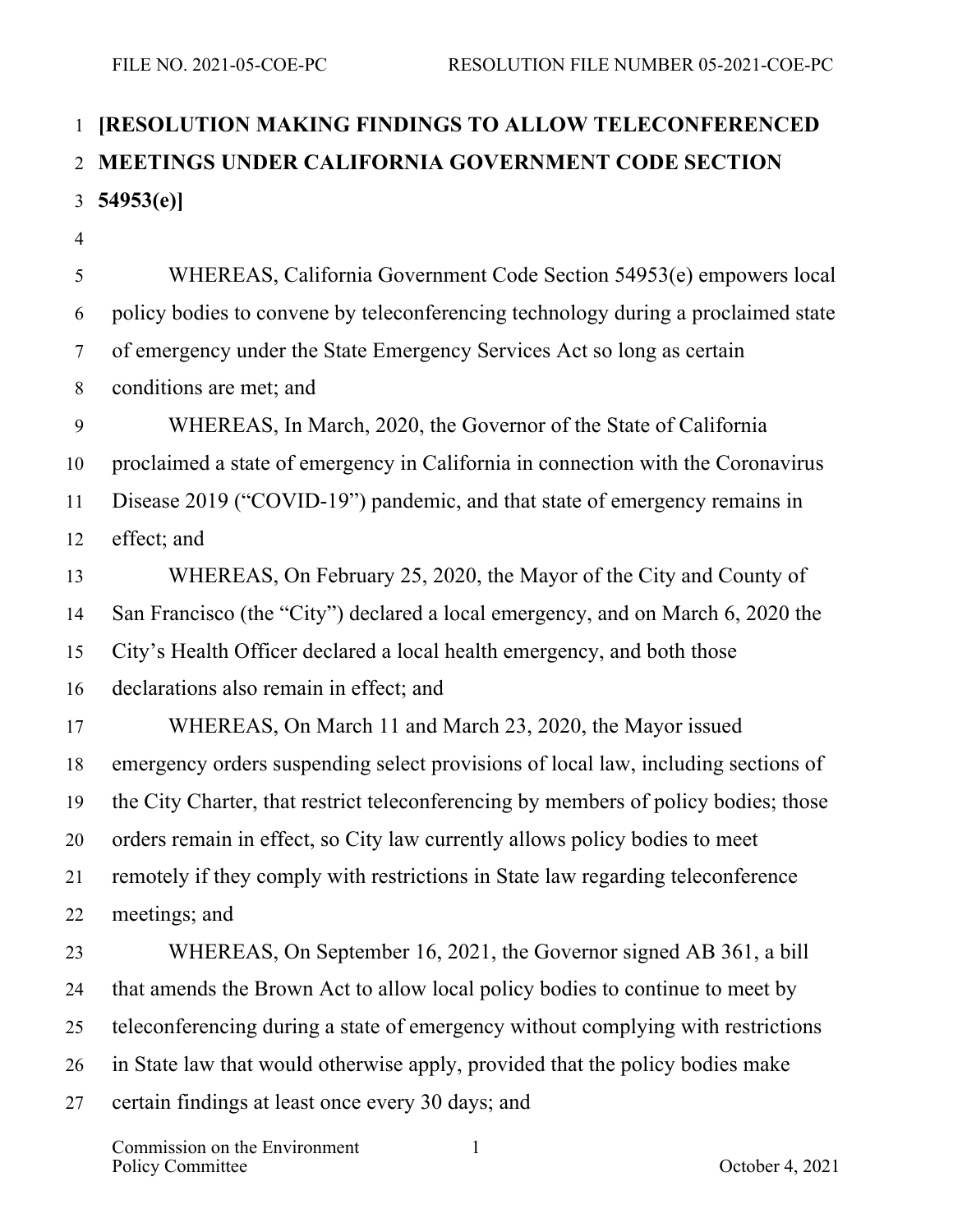WHEREAS, While federal, State, and local health officials emphasize the critical importance of vaccination and consistent mask-wearing to prevent the spread of COVID-19, the City's Health Officer has issued at least one order (Health Officer Order No. C19-07y, available online at www.sfdph.org/healthorders) and one directive (Health Officer Directive No. 2020-33i, available online at www.sfdph.org/directives) that continue to recommend measures to promote physical distancing and other social distancing measures, such as masking, in certain contexts; and WHEREAS, The California Department of Industrial Relations Division of Occupational Safety and Health ("Cal/OSHA") has promulgated Section 3205 of Title 8 of the California Code of Regulations, which requires most employers in California, including in the City, to train and instruct employees about measures that can decrease the spread of COVID-19, including physical distancing and other social distancing measures; and

 WHEREAS, Without limiting any requirements under applicable federal, state, or local pandemic-related rules, orders, or directives, the City's Department of Public Health, in coordination with the City's Health Officer, has advised that for group gatherings indoors, such as meetings of boards and commissions, people can increase safety and greatly reduce risks to the health and safety of attendees from COVID-19 by maximizing ventilation, wearing well-fitting masks (as required by Health Officer Order No. C19-07), using physical distancing where the vaccination status of attendees is not known, and considering holding the meeting remotely if feasible, especially for long meetings, with any attendees with unknown vaccination status and where ventilation may not be optimal; and WHEREAS, On July 31, 2020, the Mayor issued an emergency order that, with limited exceptions, prohibited policy bodies other than the Board of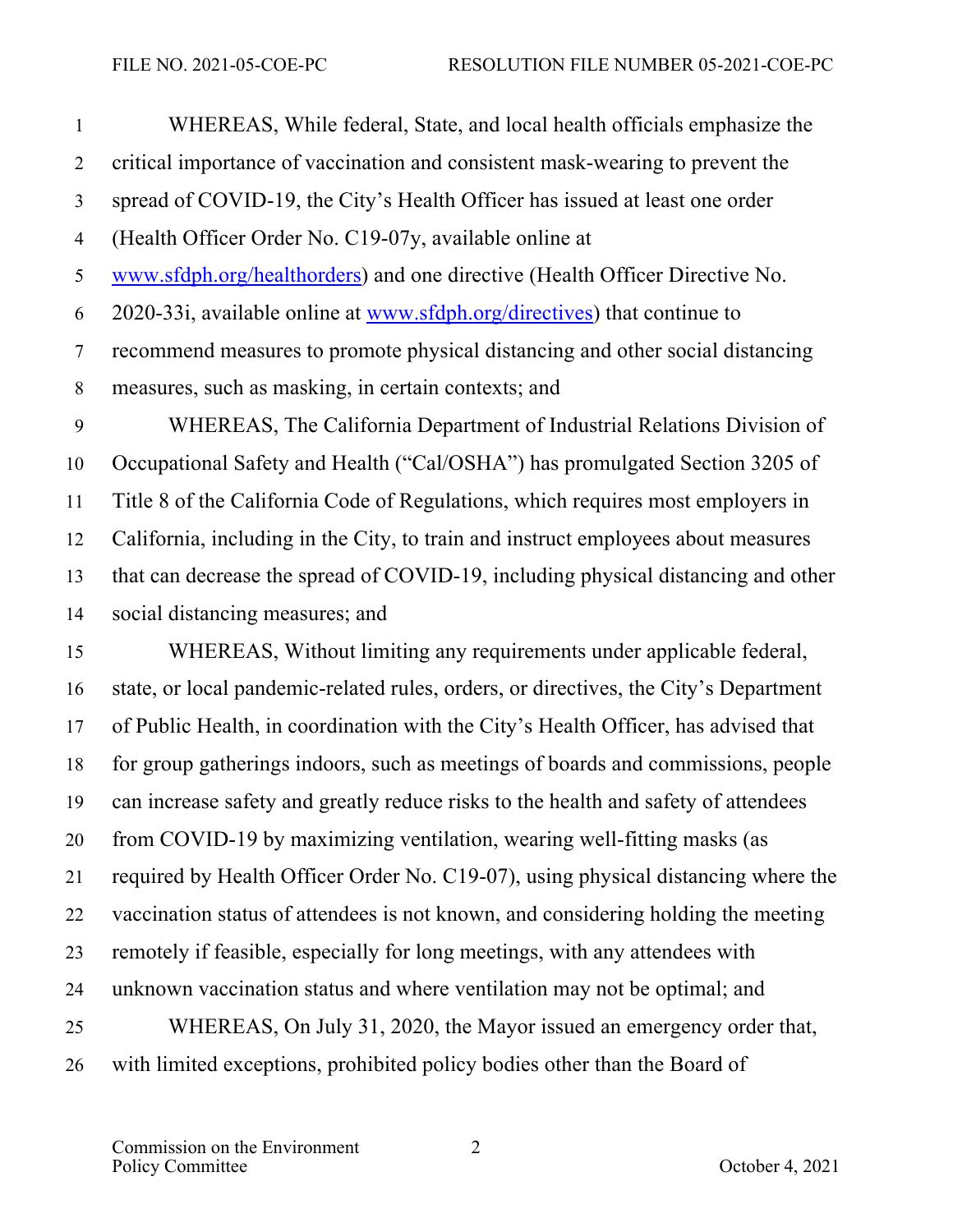| $\mathbf{1}$   | Supervisors and its committees from meeting in person under any circumstances,     |
|----------------|------------------------------------------------------------------------------------|
| $\overline{2}$ | so as to ensure the safety of policy body members, City staff, and the public; and |
| 3              | WHEREAS, The Commission on the Environment Policy Committee has                    |
| $\overline{4}$ | met remotely during the COVID-19 pandemic and can continue to do so in a           |
| 5              | manner that allows public participation and transparency while minimizing health   |
| 6              | risks to members, staff, and the public that would be present with in-person       |
| $\tau$         | meetings while this emergency continues; now, therefore, be it                     |
| $8\,$          | RESOLVED, That the Commission on the Environment Policy Committee                  |
| 9              | finds as follows:                                                                  |
| 10             | 1. As described above, the State of California and the City remain in a state of   |
| 11             | emergency due to the COVID-19 pandemic. At this meeting, the                       |
| 12             | Commission on the Environment Policy Committee has considered the                  |
| 13             | circumstances of the state of emergency.                                           |
| 14             | 2. As described above, State and City officials continue to recommend              |
| 15             | measures to promote physical distancing and other social distancing                |
| 16             | measures, in some settings.                                                        |
| 17             | 3. As described above, because of the COVID-19 pandemic, conducting                |
| 18             | meetings of this body in person would present imminent risks to the safety         |
| 19             | of attendees, and the state of emergency continues to directly impact the          |
| 20             | ability of members to meet safely in person; and, be it                            |
| 21             | FURTHER RESOLVED, That for at least the next 30 days meetings of the               |
| 22             | Commission on the Environment Policy Committee will continue to occur              |
| 23             | exclusively by teleconferencing technology (and not by any in-person meetings or   |
| 24             | any other meetings with public access to the places where any policy body member   |
| 25             | is present for the meeting). Such meetings of the Commission on the Environment    |
| 26             | Policy Committee that occur by teleconferencing technology will provide an         |
| 27             | opportunity for members of the public to address this body and will otherwise      |

Commission on the Environment Policy Committee Definition of the Environment.